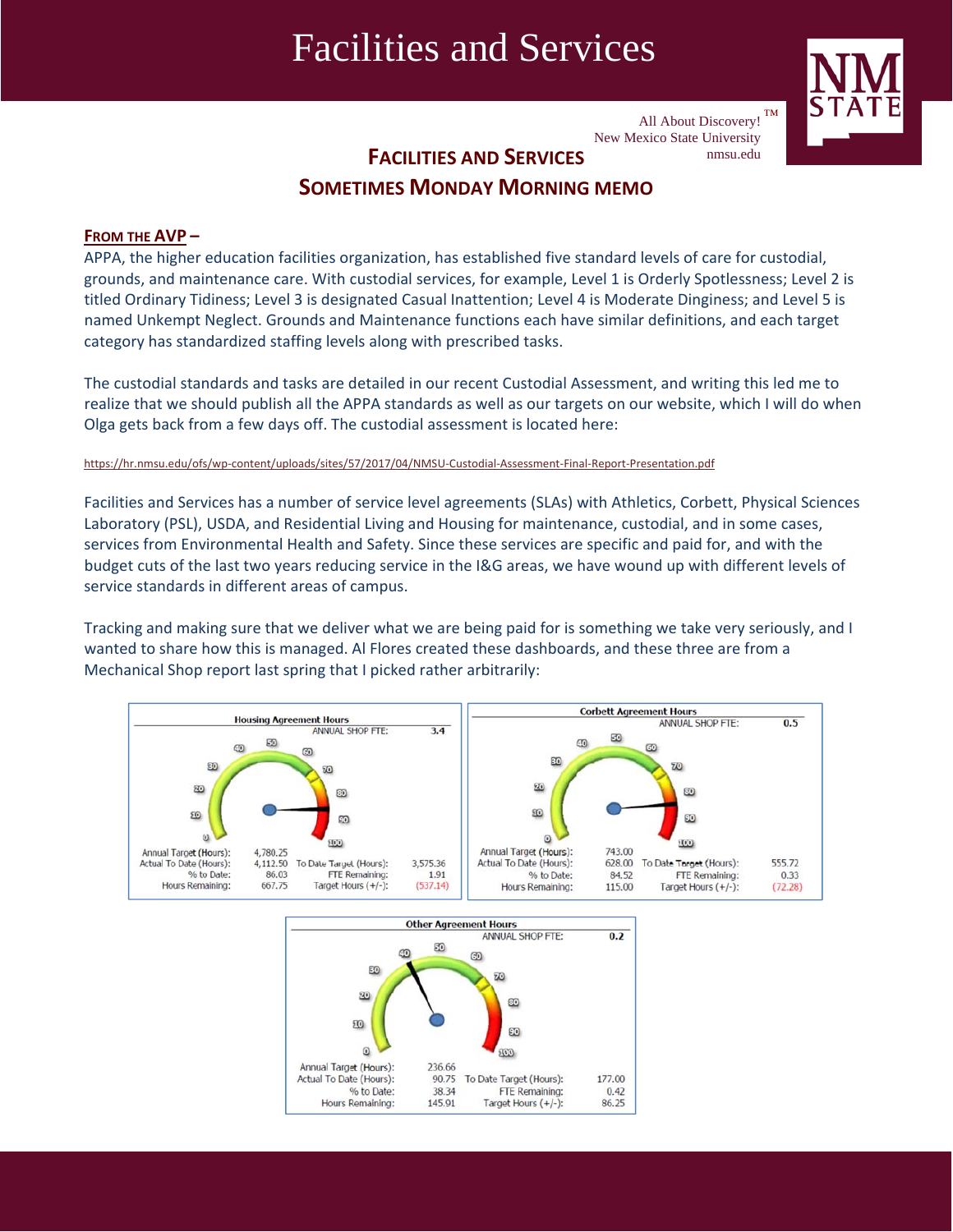Notice that at this point in time last spring, for the year, Housing and Corbett had received more than hours from the mechanical shop than their agreement calls for, while the other entities with SLAs had received a little less.

Adjustments in assignments are made from the dashboard to level things out; after all, the whole point of consolidated services is the efficiencies that can be achieved when the workload varies. Summer custodial requirements in academic buildings are less with some classrooms going unused, and that in turn allows custodians to do summer clean for Housing where the workload is high right before the students return.

While the process is fairly complicated, any significant differences would carry forward into the subsequent year.

Now, *consider for a minute that vacancies take time to fill*. Because we have financial commitments for a given service level with the non-I&G units, all of the lost hours from vacant positions during the "time-to-fill" period wind up being charged against the I&G side of the campus, also *creating problems for service in academic buildings*.

We are really pleased to say that there have been two recent events that will allow us to improve on our "timeto-fill." First off, the custodial vacancies have been granted a reprieve from the waiver process, since we have established that we are right‐sized through the external Custodial Assessment. Secondly, Megan Shannon has joined our staff as HR Coordinator and is really accelerating and streamlining our hiring process.

It does not matter whether you are talking about the Chancellor or the custodian, when the position is vacant, the work is not being done. As the new custodians complete training, our service will improve.

#### Speaking of the custodians, they have been working shorthanded for a while. If you see one today, they sure *could use a "thank you."* \*\*\*\*\*\*\*\*\*

We just completed a visit by two firms who collaborated to analyze our maintenance operation, Duane Hickling with Hickling and Associates and Ernest Hunter of Hunter Consulting and Training: http://www.hicklingassociates.com/about.aspx [http://www.hunterconsultrain.com/about](http://www.hunterconsultrain.com/about-us)‐us

Hunter Consulting and Training previously evaluated the custodial operation. Key questions that they help us with as part of their report:

- Are you receiving full value for the money spent on the facilities portfolio (i.e. operations and maintenance, utilities, capital renewal and replacement, new construction, deferred maintenance)?
- Do you have a reliable set of facilities' performance metrics in place, such as usable space, revenue per net square foot, costs of owning and operating space?
- Do the facilities metrics respond to the needs of key constituencies?

The culture in FS is one of continuous improvement, and we are proud that we can take an objective and critical look at our organization. Hunter Consulting previously evaluated the custodial operation.

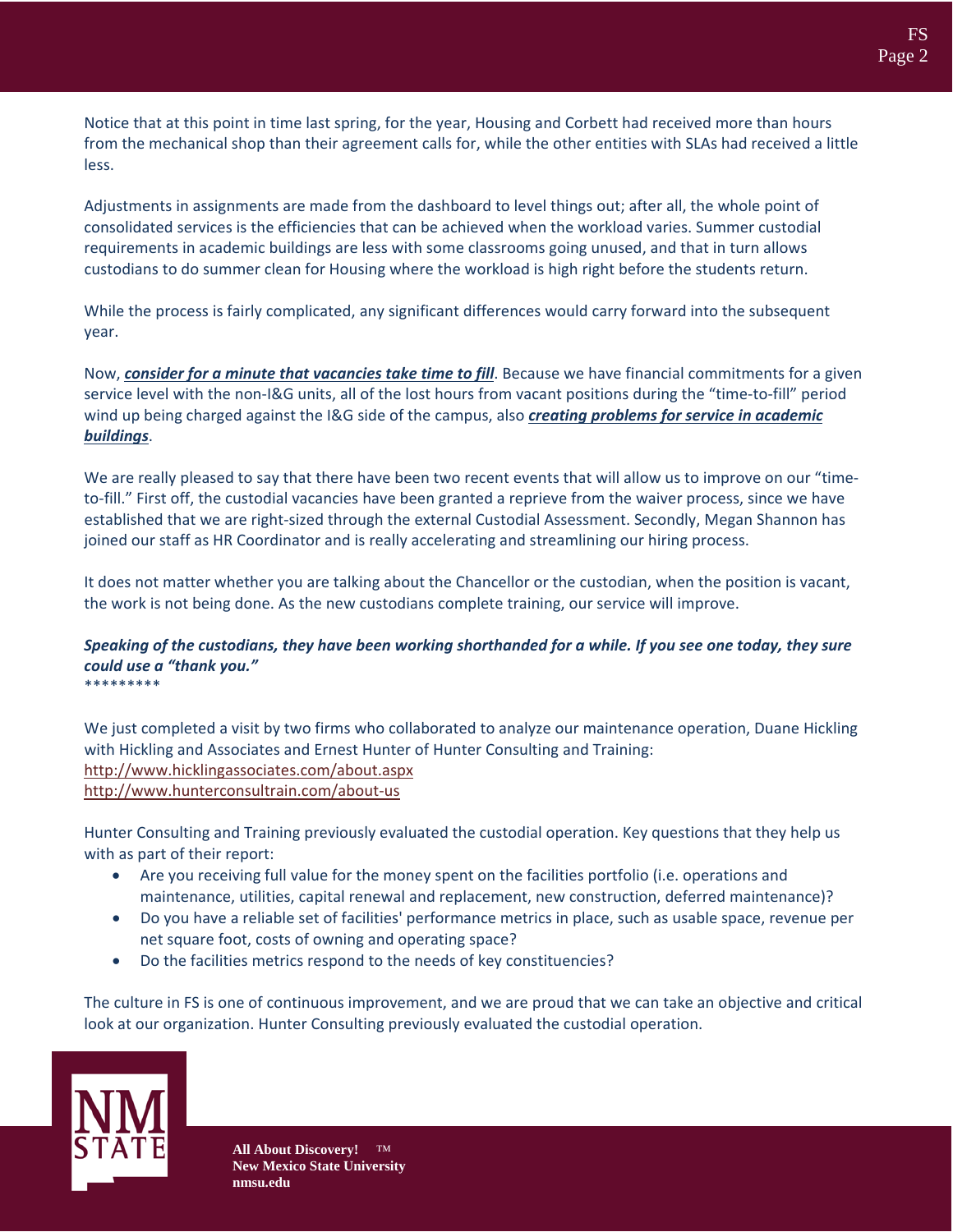As always, we will publish the maintenance report when it is complete, but I think that you would be interested in these three main observations:

- 1. The NMSU mobile device allowance policy is not conducive to nor supportive of automation;
- 2. While NMSU makes investments centrally in automation, departments such as FS (and EHS and the Fire Department) could make significant efficiency improvements through better use of technology; and,
- 3. NMSU would need much less space if we utilized classrooms and other areas more efficiently.

Less space means reduced demand on the maintenance and custodial staff. This can be seen in the metrics that show a reduction in *staff per GSF* and yet an increase in *staff per student*, which happens when *students per* **GSF** (density) decreases. Of course, we must maintain and clean the buildings regardless of density.

The other item I want to discuss is that *we need to work harder on* finding a balance between clear expectations and *doing those small favors that can mean so much to our customers*. For example, one customer pointed out that they have to pay to have something painted but that, "*If I ask for a little touch up over there in another area, I would have to get a work order and be charged for that, too*."

This challenge is tough because there have been problems in the past with giving away work indiscriminately, and sometimes it is easier to simply charge for every single thing, particularly in times of tight budgets. I do want all of you to feel empowered to use your own judgment when out in the field and work on improving customer service. Please just be sure to note, *"going the extra distance*" in the work order notes log.

Finally, the consultants pointed out that material management is excessively restrictive and that NMSU thinks nothing of spending \$1,000 in accounting controls to make sure a \$10 part does not walk away. I will write more on that next time after we publish the report.

#### **PERSONNEL**

#### **OUR MOST IMPORTANT RESOURCE**

#### **WELCOME TO:**

Megan Shannon, HR Coordinator; Eddie Salas, Grounds Student Aide; Carla Weaver, Fiscal Assistant, Associate; Arturo Pena, Groundskeeper; Brandon Jaquez, Groundskeeper; Daniel Garcia, Groundskeeper; Karl Dykman, EH&S Hazardous Materials Technician, Senior; Eileen Nevarez, EH&S Customer Service Assistant; Michael Nevarez, EH&S Hazardous Materials Project Manager; Angelica Munoz, Administrative Student Assistant; Chris Madrid, Grounds Student Aide; Guillermo Avitia, Utilities Student Aide; Joseph Montoya, Fire Student Aide; David Silva, Temporary Groundskeeper .

#### **PROMOTION/RECLASSIFICATION:**

Julian Perez, Custodial, Lead.

#### **BEST WISHES TO:**

Cristina Perez, Custodial Worker, Senior; Robert Velasco, Alarm Technician, Intermediate; Andrew Padilla, Custodial Worker, Senior; Cody De La O, Student Fire Fighter; Jose Luis Talamantes, Mechanical Facilities Technician; Patrick Bencomo; Alarm Technician, Intermediate; Erika Morgan, EH&S Customer Service Assistant; Alex Garcia, Mechanical Student Aide; Theodore Brannan, Material Services Technician, Senior; Leo Lucero, PD&E Project Manager.

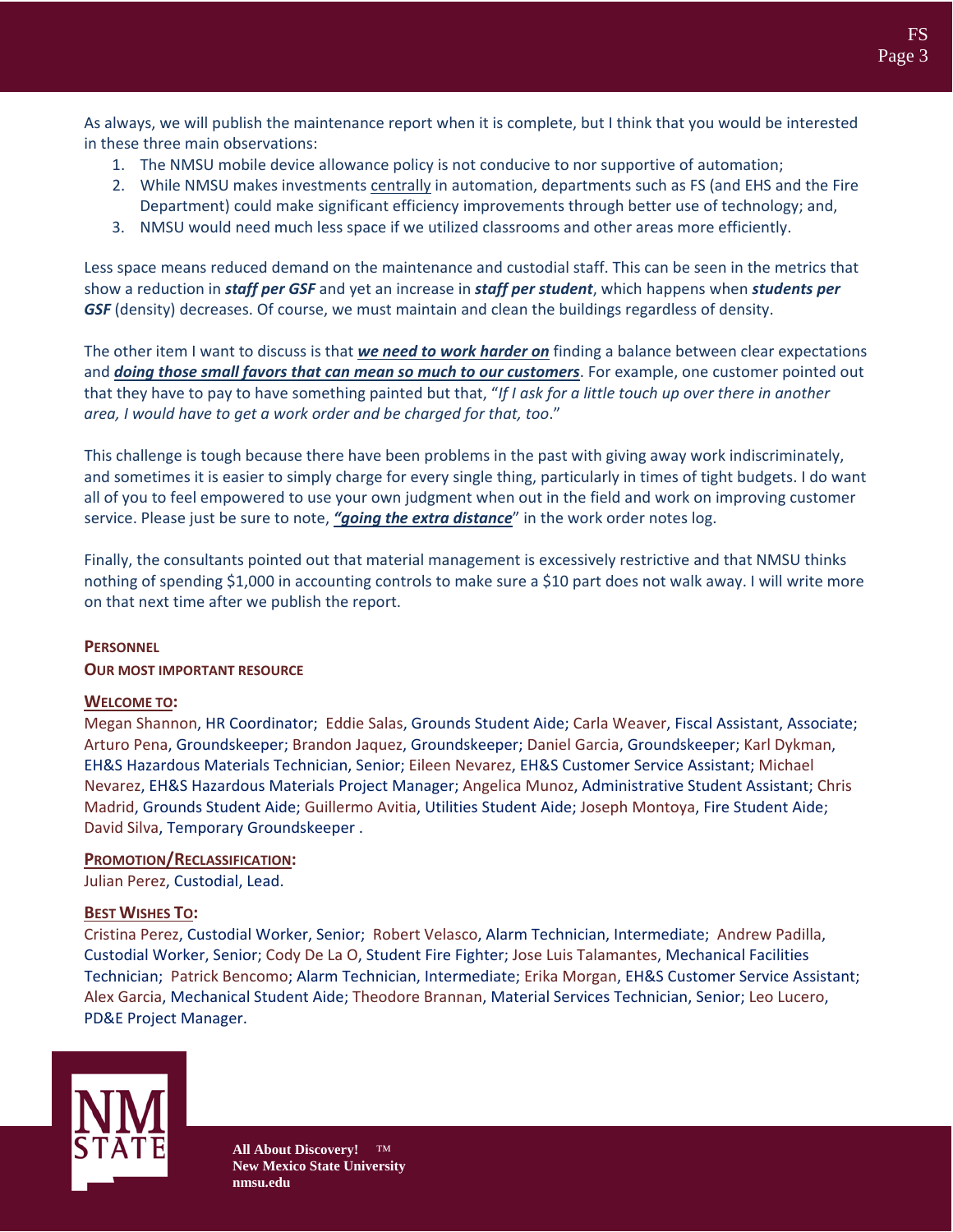#### **MORE ON NEW FOLKS:**



#### **MEGAN SHANNON**

Facilities and Services Human Resource office welcomed Megan Shannon as our new HR Operations Unit Coordinator. In her 13 years of working at NMSU, she has gained a great deal of experience relevant to her new position. She has a NMSU Bachelor of Arts degree with an emphasis in Educational Psychology and Business Administration. She is currently working towards a Masters of Business Administration. We are thrilled to have her on our team! We found a picture of her receiving the A Mountain Award in October 2015, and while she is hanging out here with some pretty

questionable characters in the picture, we will not hold that against her.

**EILEEN NEVAREZ**, Customer Service Assistant, most recently worked as office manager for a physician's office and five years of customer service experience. Eileen earned her Associates Degree in Public Health and currently working on her Bachelor degree in Public Health.





**MICHAEL LUCERO** was promoted to Hazardous Materials

Specialist after having worked in EH&S 4 years as Hazardous Materials Technician Senior. Michael earned his Bachelor degree in Emergency Management and has an Associate degree in Fire Science and previously worked with Physical Science Lab and NMSU Fire Department. Michael took the initiative to learn higher level skills such as chemical analysis hazcat testing and obtained certifications in DOT shipping and RCRA waste management.



**KARL DYKMAN**, Hazardous Materials Technician Senior, joined EH&S mid‐ September and previously worked seven years in NMSU College of Engineering as a Technician/Research Assistant/Lab Manager. He obtained an NMSU Bachelor of Individualized Study – Renewable Energy Technologies emphasis, with a minor in Environmental Management.

**MICHAEL NEVAREZ**, Hazardous Materials Project Manager, worked 11 years in operations managing projects with indoor air quality and hazardous materials abatements and business management experience as previous owner of HMH Horizon Mechanical. Michael has completed three years towards an NMSU Mechanical Engineering degree.



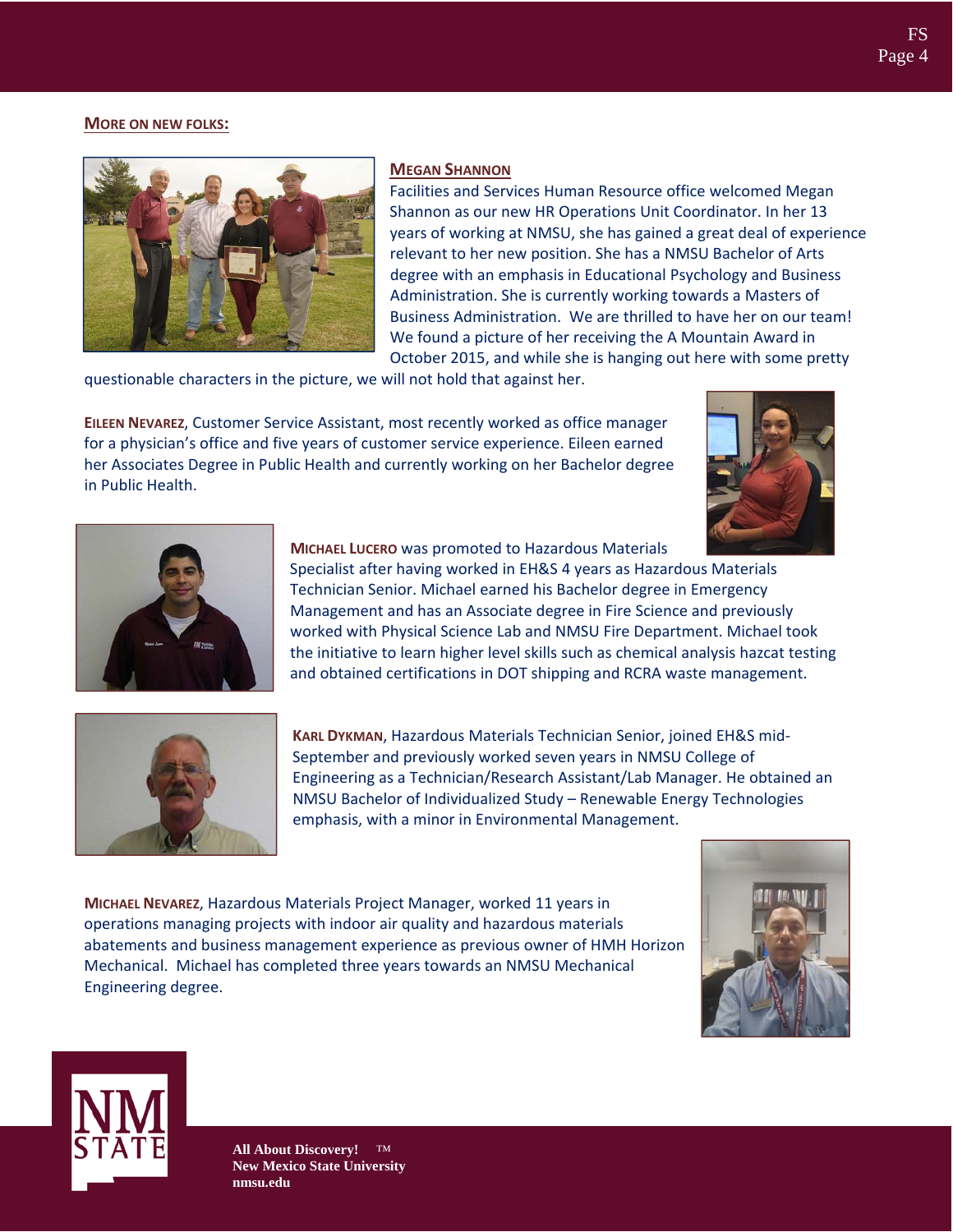# **FIRE PREVENTION WEEK**

So we're a little late but it's worth repeating:



# **Fire Prevention Week**

**In a fire, seconds count. Seconds can mean the difference between residents of our community escaping safely from a fire or having their lives end in tragedy.** 

That's why this year's Fire Prevention Week theme: "Every Second Counts: Plan 2 Ways Out!" is so important. It reinforces why everyone needs to have an escape plan. Here's this year's key campaign messages:

- Draw a map of your home with all members of your household, marking two exits from each room and a path to the outside from each exit. At NMSU, these maps are located in every building. Take the time to familiarize yourself with the maps and each building you visit.
- Practice your home fire drill twice a year. Conduct one at night and one during the day with everyone in your home, and practice using different ways out. NMSU's Fire Department coordinates fire drills each spring and fall semester in student resident halls and academic buildings on campus.
- Teach children how to escape on their own in case you can't help them.
- Make sure the address number of your home is clearly marked and easy for the fire department to find.
- Close doors behind you as you leave this may slow the spread of smoke, heat, and fire.
- Don't ignore fire alarms! Evacuate quickly and in a safe manner.
- Once you get outside, stay outside. Never go back inside a burning building.

The NMSU Fire Department is located at the corner of Wells St. and Research Dr, just south of the lower intramural field. Stop by and learn more about our services.

www.fire.nmsu.edu

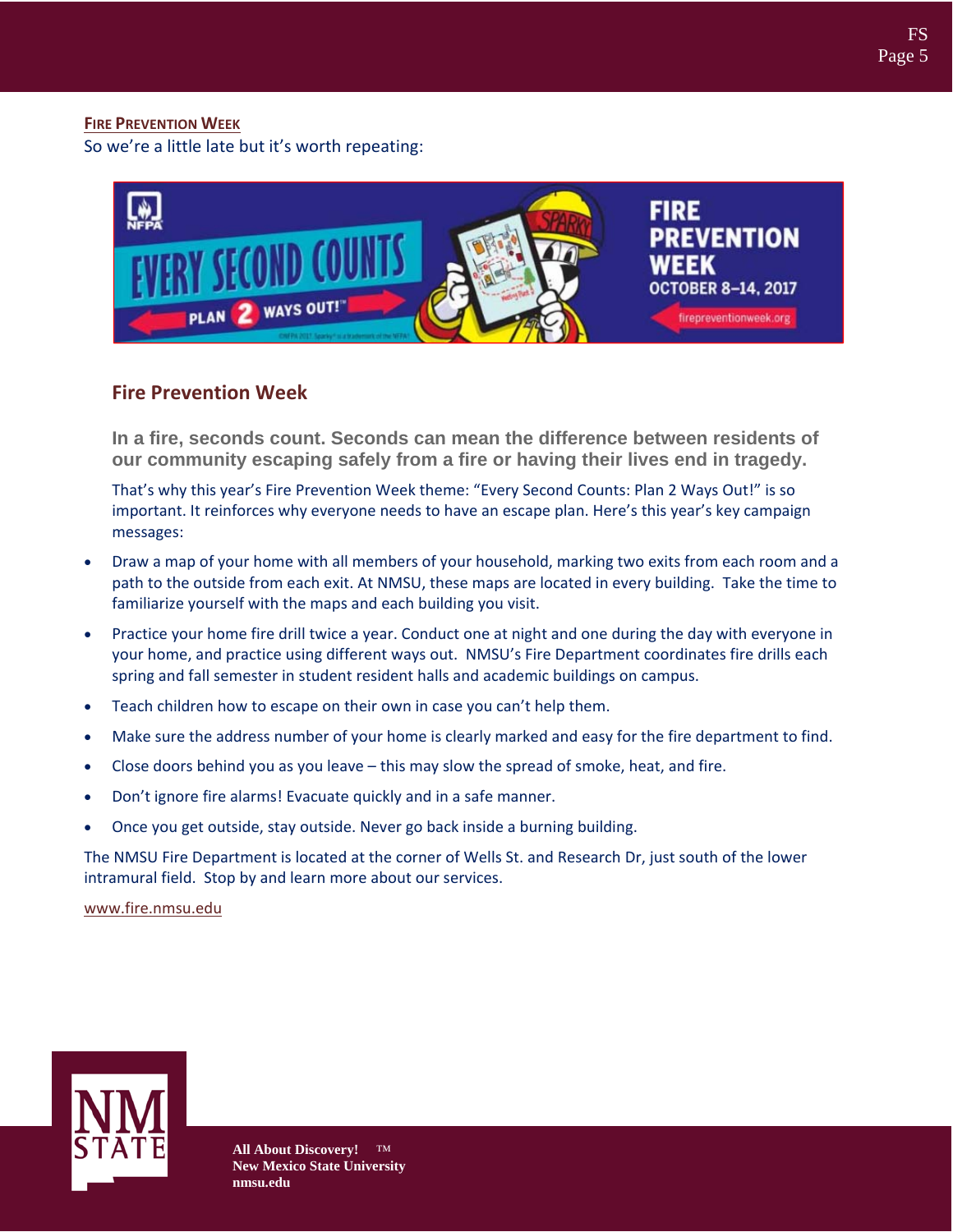## **AGGIE LEADERSHIP TRAINING ACADEMY (ALTA)**



Please join us in congratulating Polly Wagner, Program Compliance Specialist, Environmental Health and Safety, and Louis Huber, Deputy Fire Chief at NMSU Fire Department, who both graduated from Aggie Leadership Training Academy program (ALTA) on Friday, October 20, 2017 **(TODAY!).** This year's ALTA cohort included 16 individuals from the NMSU community who made the year-long training commitment.

The Aggie Leadership Training Academy program is a staff leadership certification program for NMSU personnel currently in supervisory and higher level management positions. The program is managed by the Human Resource Services Center for Learning & Professional Development (CLPD) with advisory oversight by the **ALTA Task [Force](https://training.nmsu.edu/alta/alta-taskforce/)**.

The Aggie Leadership Training Academy is a unique opportunity for discovering your personal leadership capacities to support the University's strategic priorities and diversity goals. Participants meet monthly. Sessions include facilitated group dialogues, guest speakers, activities, and exercises. The setting is safe and respectful, yet challenging. Those selected for the program will develop their leadership capacities to effectively interact with members of our university community and build open, dynamic, and respectful working and learning environments.

The goal of the Aggie Leadership Training Academy is to build knowledge and skills needed to develop critical leadership competencies required for higher‐level leadership positions at NMSU.

#### **AIM 9.X UPGRADE**

We are preparing for the AiM 9.X upgrade. ICT has provided the tentative schedule is as follows:

DBAN: Installation Monday, October 30 UBAN: Installation Monday, November 6. Aim/AimIQ down all day. PBAN: Installation Sunday, November 19

A big thank you to ICT for helping us get this done.

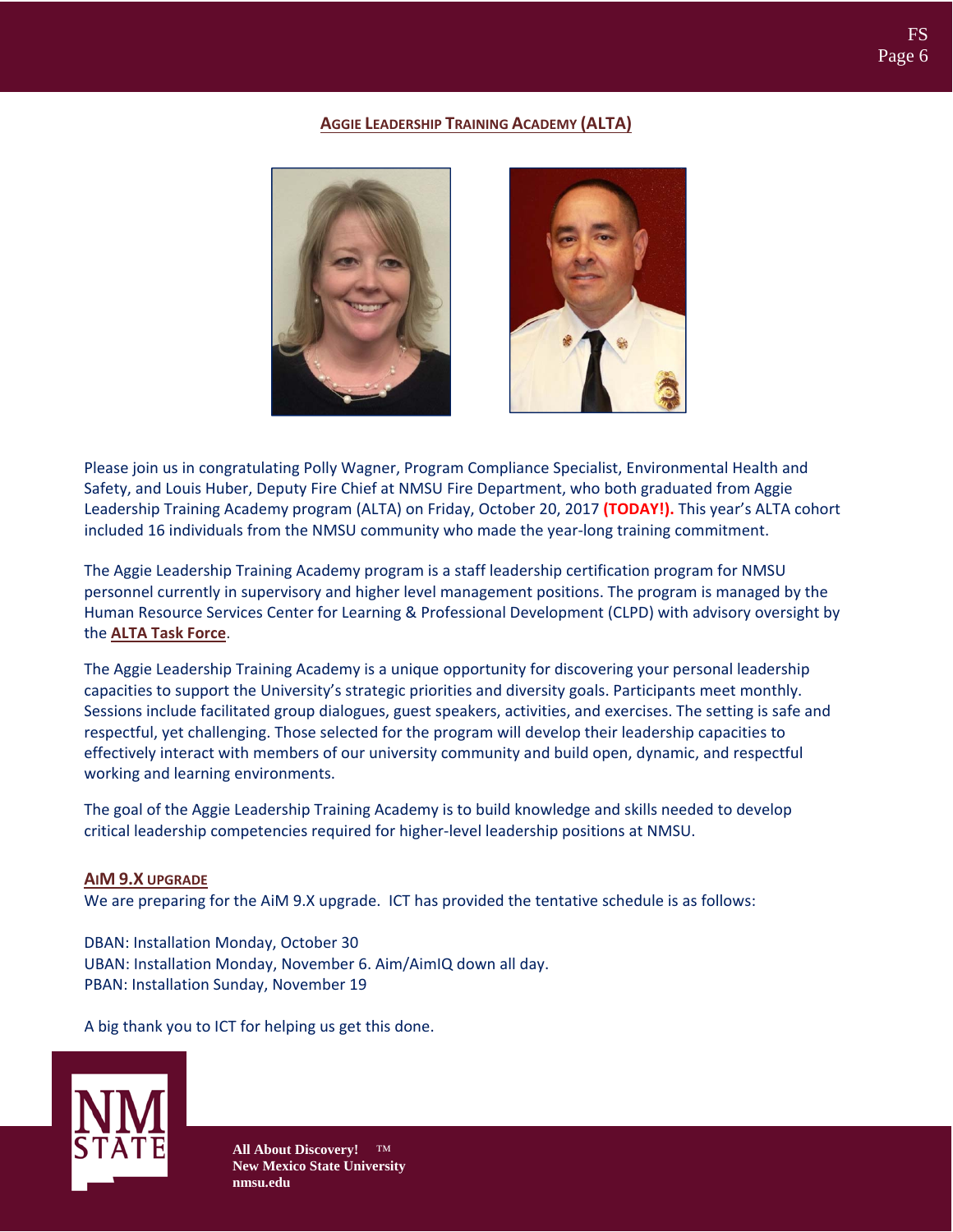#### **2017‐2027 MASTER PLAN**

The campus **2017‐2027 [Master](https://architect.nmsu.edu/wp-content/uploads/sites/85/2017/10/NMSU-Master-Plan-9-27-17-RF.pdf) Plan** was adopted by the Board of Regents on October 5, 2017. This plan also includes the Arrowhead Master Plan, the Aggie Development Incorporated (ADI) East Campus Master Plan, the Housing Master Plan, and several other supporting plans as appendices.

#### **FS INTERNAL ADVISORY COMMITTEE**

The Internal Advisory Committee sponsored a FS NMSU vs UTEP Tailgating Pre‐Game Celebration prior to the game, and Athletics helped with a good price on a section of tickets. NMSU even won the game ‐ **Go Aggies!**

#### **CAMPUS TEMPERATURE SETPOINTS**

Campus [Temperature](https://hr.nmsu.edu/ofs/wp-content/uploads/sites/57/2016/12/Temperature-Set-Point-Memo.pdf) Standards help us control costs. Our goal is to maintain all spaces within these standards, and while that is a tough one with the aging equipment our team has to deal with, we want to hear from you when we have problems. Space heaters essentially are not allowed for several reasons, but we will always work to get the temperature within these guidelines.



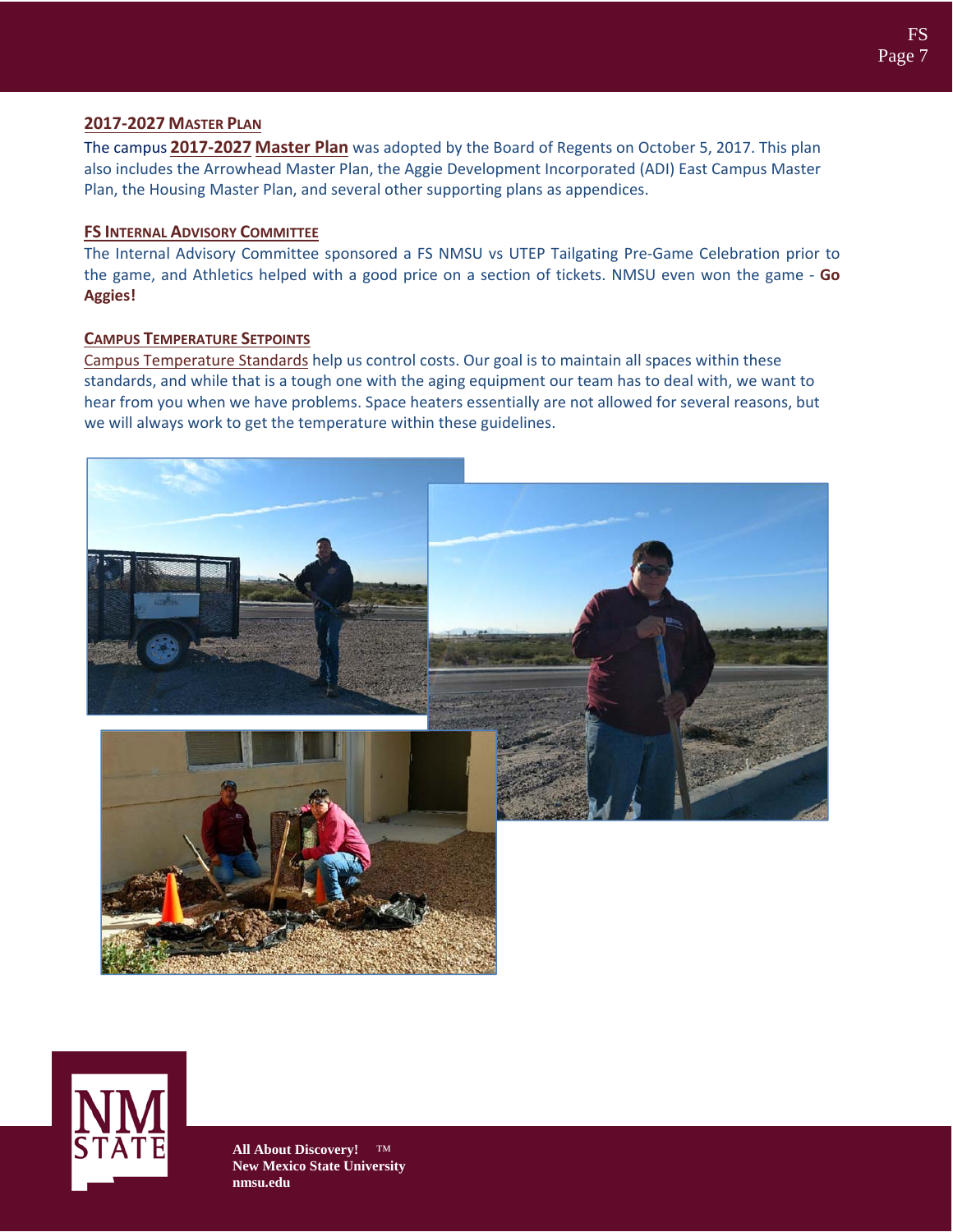